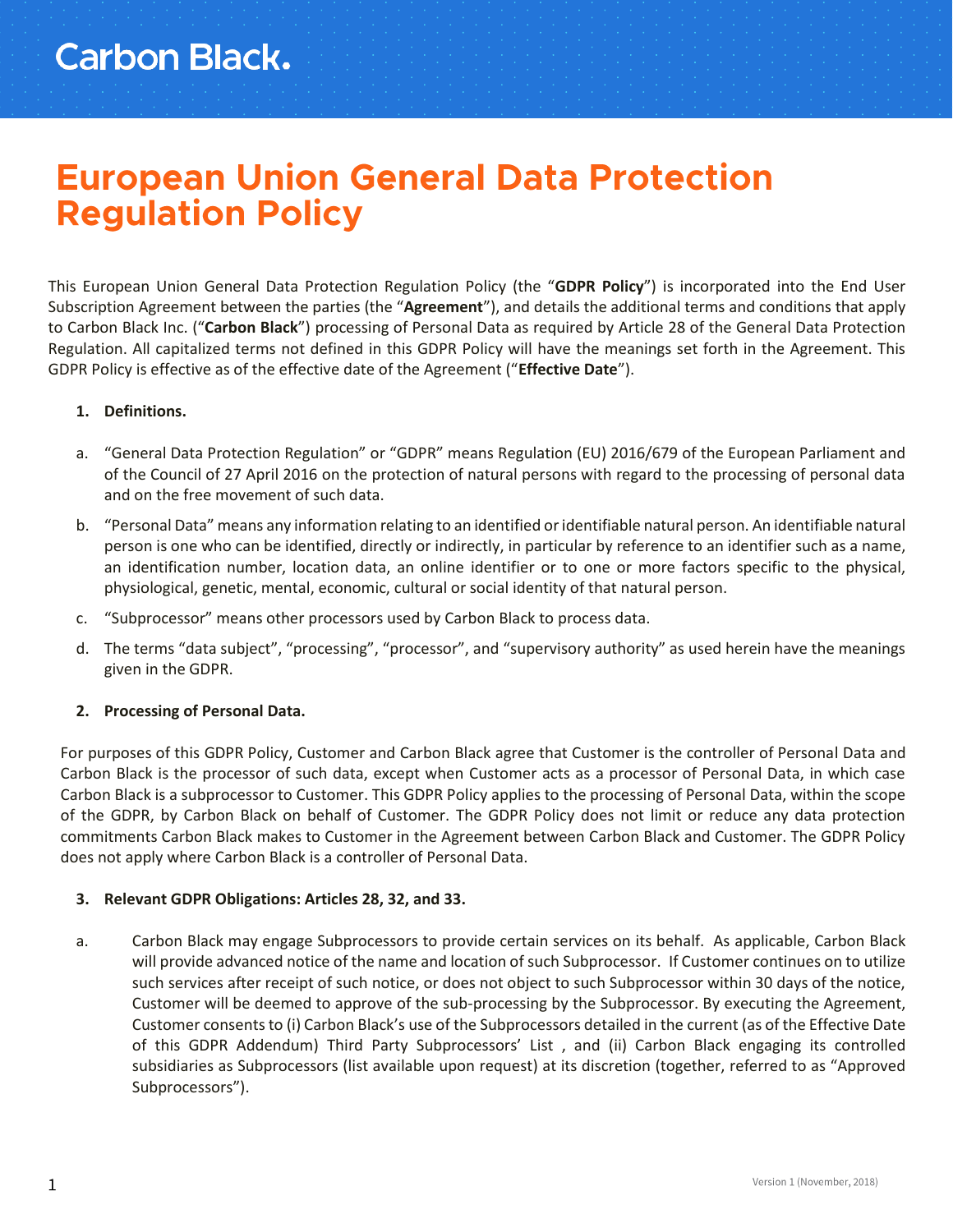# **Carbon Black.**

- b. Processing by Carbon Black shall be governed by this GDPR Policy under European Union (hereafter "Union") or Member State laws binding on Carbon Black with regard to Customer. The Personal Data processing details are:
	- The subject-matter of the processing is limited to Personal Data within the scope of the GDPR;
	- The duration of the processing shall be for the duration of the Customer's right to use the Products and until all Personal Data is deleted or returned in accordance with Customer instructions or the terms of the Agreement;
	- The nature and purpose of the processing shall be to provide the applicable Product(s) pursuant to the Agreement;
	- The types of Personal Data processed may include elements listed in the Documentation; and
	- The categories of data subjects are Customer's representatives and end users, such as employees, contractors, collaborators, and customers.
- c. Carbon Black shall:
	- **(1)** process the Personal Data only on documented instructions from Customer (which includes those instructions specified in the Agreement), unless required to do so by Union or Member State law to which Carbon Black is subject; in such a case, Carbon Black shall inform Customer of that legal requirement before processing, unless that law prohibits such information on important grounds of public interest;
	- **(2)** ensure that persons authorized to process the Personal Data have committed themselves to confidentiality or are under an appropriate statutory obligation of confidentiality;
	- **(3)** take all measures required pursuant to Article 32 of the GDPR;
	- **(4)** taking into account the nature of the processing, assist Customer by appropriate technical and organisational measures, insofar as this is possible, for the fulfilment of the Customer's obligation to respond to requests for exercising the data subject's rights laid down in Chapter III of the GDPR. If Carbon Black receives a request from Customer's data subject to exercise their rights under the GDPR, Carbon Black will redirect the data subject to make such request directly to Customer;
	- **(5)** assist Customer in ensuring compliance with the obligations pursuant to Articles 32 to 36 of the GDPR, taking into account the nature of processing and the information available to Carbon Black;
	- **(6)** delete or, upon Customer's request, return all the Personal Data to Customer after the end of the provision of services relating to processing, and delete existing copies unless Union or Member State law requires storage of the Personal Data. Carbon Black may retain contact details, being names, e-mail addresses, mail addresses, and telephone numbers, exchanged by the parties and other administrative information related to the provision of the Services for the purposes of administering the terminated business relationship as per Carbon Black's records retention schedule.
	- **(7)** make available to Customer all information necessary to demonstrate compliance with the obligations laid down in Article 28 of the GDPR and allow for and contribute to audits, including inspections, conducted by Customer or another auditor mandated by Customer.

d. Carbon Black shall immediately inform Customer if, in its opinion, an instruction infringes the GDPR or other Union or Member State data protection provisions.